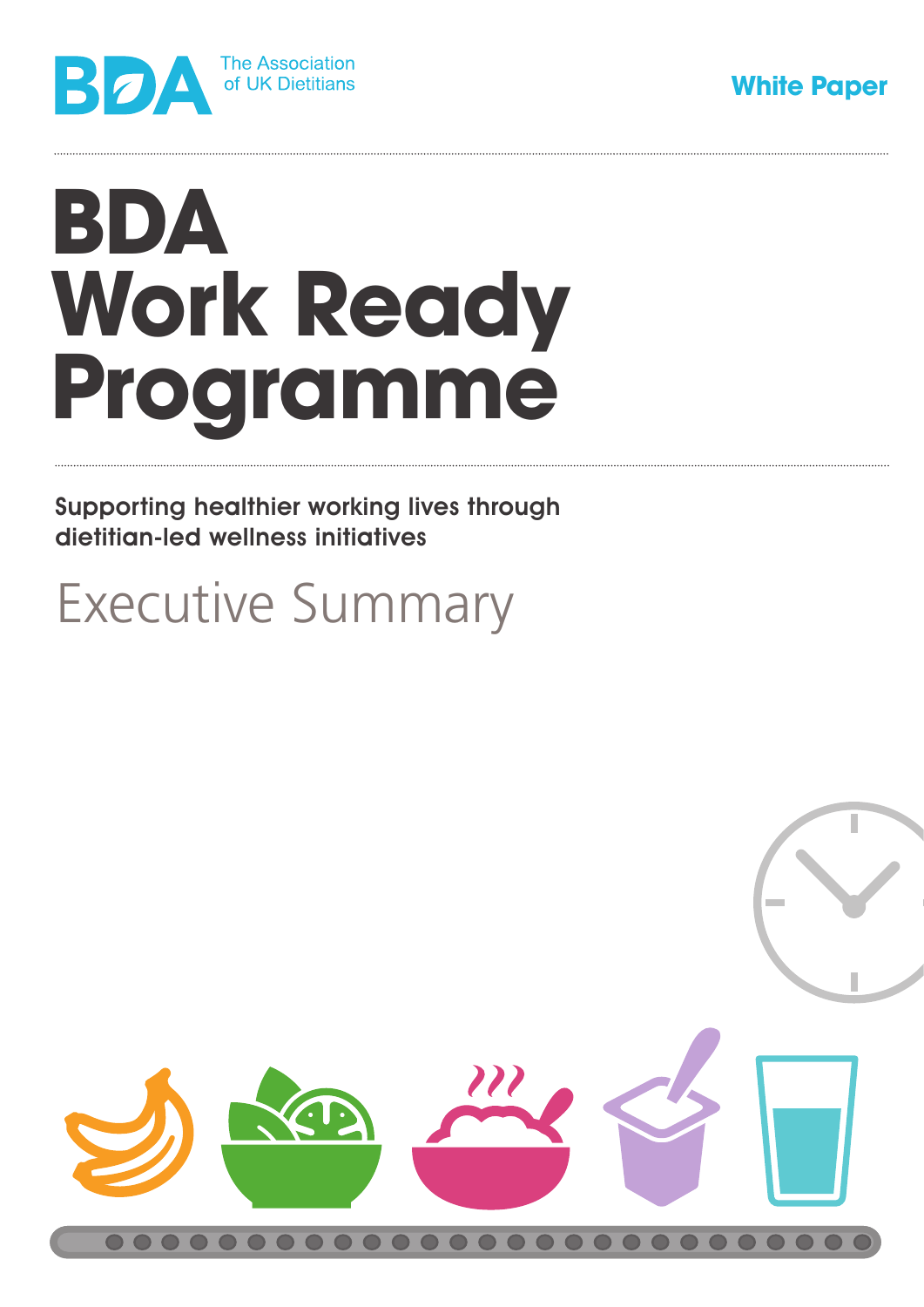# Welcome

## **Lord Balfe of Dulwich Honorary President of the BDA**

During my time as Envoy to the trade union movement for the Conservative Party I arranged many meetings between union officials and politicians to help us understand each other's concerns.

Whilst the topics of discussion were varied, many of the shared interests related to productivity. Economic productivity is a key priority for any government and when looking at productivity in the workforce, there are many factors at play including work-life balance, safety and job security. But staff wellness is not a 'soft' issue for employers or trade unions – there is a direct interplay between the hard hitting topics of negotiation and the ability of workers to reach their productive potential.

During my time working with the BDA, and more recently as their Honorary President, I have been determined to get across that dietitians are highly trained professionals. BDA members are not part of the lifestyle industry but part of a registered profession that delivers improved health. If you are trying to make the case for investing in a healthy eating programme to support the wellbeing of staff which links to productivity, this BDA White Paper *Supporting healthier working lives through dietitian-led wellness initiatives* clearly shows the effectiveness of such interventions and provides advice on what a good programme looks like.

I would encourage you to take the time to review this document and follow the BDA's journey with workplace health as it evolves during the next two years.

### **Suzanne Rastrick Chief Allied Health Professions Officer, NHS England**

I was appointed by NHS England in 2014 to lead, develop and promote the role of all Allied Health Professionals (AHPs) to service and workforce commissioners. Shortly afterwards the *Five Year Forward View* document was published – a shared vision for the future of the NHS – which made core arguments around three principle areas, including a radical upgrade in the prevention agenda to bridge the health and wellbeing gap.

Last month at Expo15, Simon Stevens, Chief Executive of NHS England announced a £5m initiative to support wellbeing initiatives for NHS staff after saying that "the NHS has got to lead by example in helping our own staff and hopefully other employers will follow suit". It goes without saying that there are a number of challenges whilst introducing wellbeing initiatives to an organisation as complicated and vast as the NHS, but it is important that, as one of the largest employers in the world, we recognise the benefits of investing in a workplace health and wellbeing strategy.

We must empower staff to make choices that will benefit their lives and, as such, the lives of their patients and the wider community. Commissioners are considering what citizens want from their healthcare services and it is clear that these 'citizen outcomes' go beyond traditional NHS boundaries – the real drivers of a happy and healthy life include income, employment, family and physical/mental health. Utilising the influence of employers to develop targeted health and wellbeing strategies are recognised as a key part of tackling health inequalities.

Simon Stevens has set out how NHS organisations will be supported to help their staff to stay well, including serving healthier food, promoting physical activity, reducing stress, and providing health checks covering mental health and musculoskeletal problems – the two biggest causes of sickness absence across the NHS. There are roles for dietitians to demonstrate some of the fundamentals of their skills – innovation and entrepreneurship – to get involved in the delivery of this initiative.

Over the next year, the BDA Work Ready Programme will provide a range of tools to support its members – including assessment tools for organisations, some benchmarking and shared outcome measures, resources and training materials. In the meantime, you can start having conversations within your own organisations and this paper *Supporting healthier working lives through dietitianled wellness initiatives* gives you the evidence you will need to demonstrate how you make a difference in shaping and delivering initiatives to help colleagues and other employees make healthier food and drink choices at work.

I encourage all BDA members – whether they work in private practice, local authority or the NHS – to seize the opportunity this latest programme from the BDA provides which aims to demonstrate the value of the dietetic workforce in health promotion and evidence-based practice.



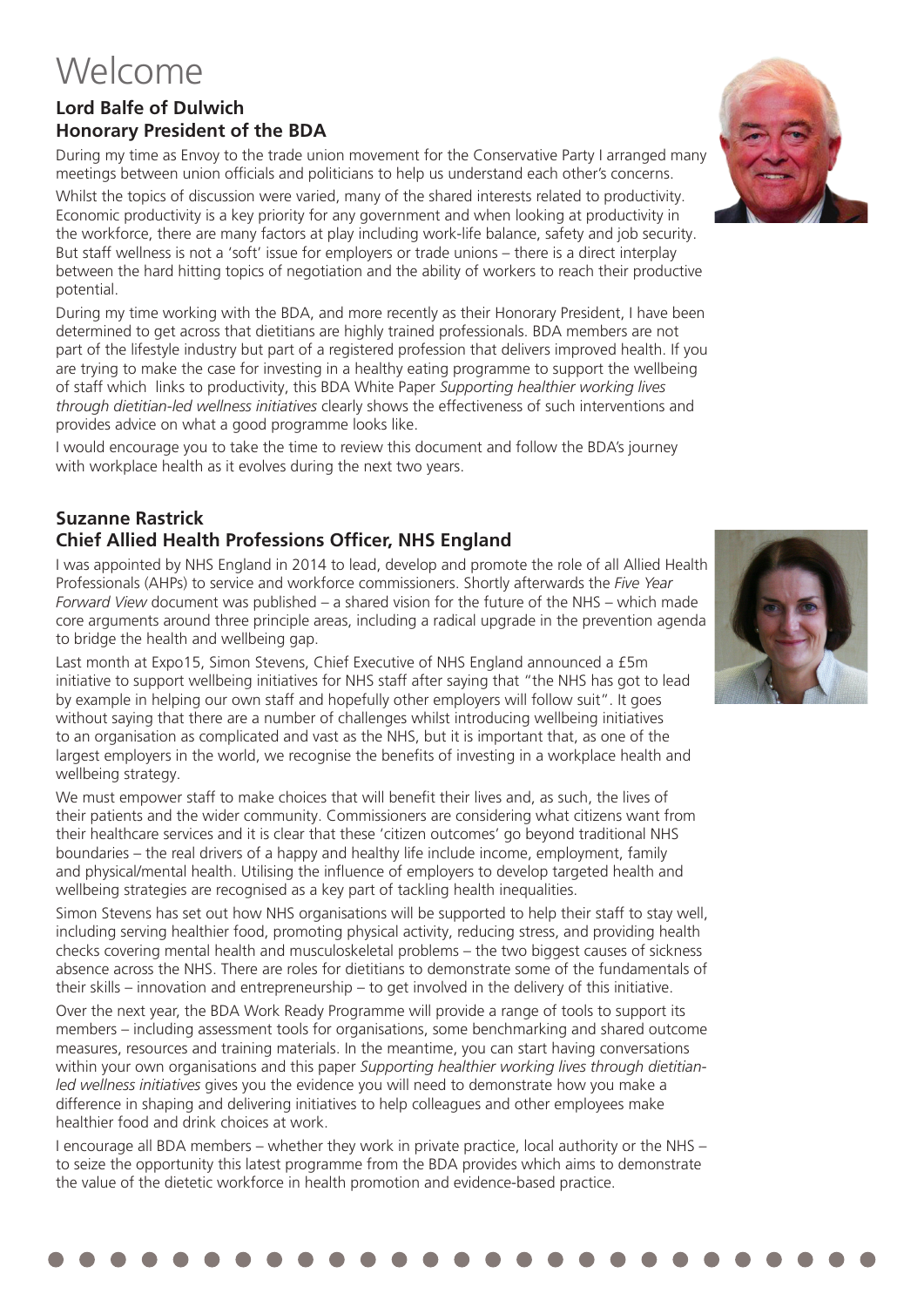# Executive Summary

The health of the UK workforce is at the heart of a raft of new government policies and guidelines, including the NHS Five Year Forward View<sup>1</sup> and the public health guidance for the workplace from the National institute for Health and Care Excellence (NICE).2

Up to 25% of the UK's working age population suffer from a long-term condition which can be weight-related<sup>3</sup>, and employers are looking to support the productivity of their workforce through improved resilience and mental wellbeing. This has led a timely review by the British Dietetic Association (BDA) on the evidence on wellness initiatives which encourage better nutritional practices.

It is well accepted that organisations benefit from investing in the wellbeing of their employees, and experts who commission employee wellbeing programmes are increasingly looking for effective solutions. Dietitians are the 'Gold Standard' when it comes to nutrition and food professionals. As the only qualified health professionals that assess, diagnose and treat dietary and nutritional problems at an individual and wider public health level, they have the skills to effect positive behaviour change for a workforce in partnership with an employer.

This paper identifies how good nutrition and hydration, alongside being active, keeps the UK workforce healthy and how initiatives can be integrated into programmes which have a positive ethos of health promotion. The key message to employers is that supporting regular eating patterns and a quality diet for workers can improve overall wellness, driving productivity and reducing sickness absence statistics.

Three key clinical conditions have been considered in the BDA review – overweight/obesity, musculoskeletal conditions, and mood disorders such as depression and anxiety. There is evidence that good nutritional care can help prevent and manage these conditions. Given that if we work full time, what we eat generally provides at least 60% of our total daily intake in an average working day; workplace nutrition has the potential to significantly impact on our health.

Most policy and business documents looking at wellbeing do not separate out nutrition interventions from other health-related interventions, but the BDA review has identified some quality studies which do offer more specific insights:

- Up to 10% of sick leave and higher levels of productivity loss at work may  $\Omega$ be attributed to lifestyle behaviours and obesity.
- Workplace health interventions may improve productivity by 1-2%  $\bigcap$ which is likely to more than offset the costs of implementing interventions. Employees that are obese take an average of four extra days sick per year2 and in a company employing 1000 people, this could mean a loss of more than £126,000 a year in lost productivity.<sup>3</sup>

It is well accepted that organisations benefit from investing in the wellbeing of their

<sup>1</sup> NHS Five Year Forward View, NHS England 2014 http://www.england.nhs.uk/ourwork/futurenhs/ **CMPIOYEES** 

<sup>2</sup> Workplace policy and management practices to improve the health and wellbeing of employees, NICE

<sup>2015</sup> https://www.nice.org.uk/guidance/ng13.

<sup>3</sup> Long Term Conditions Compendium of Information: Third Edition, Department of Health 2012.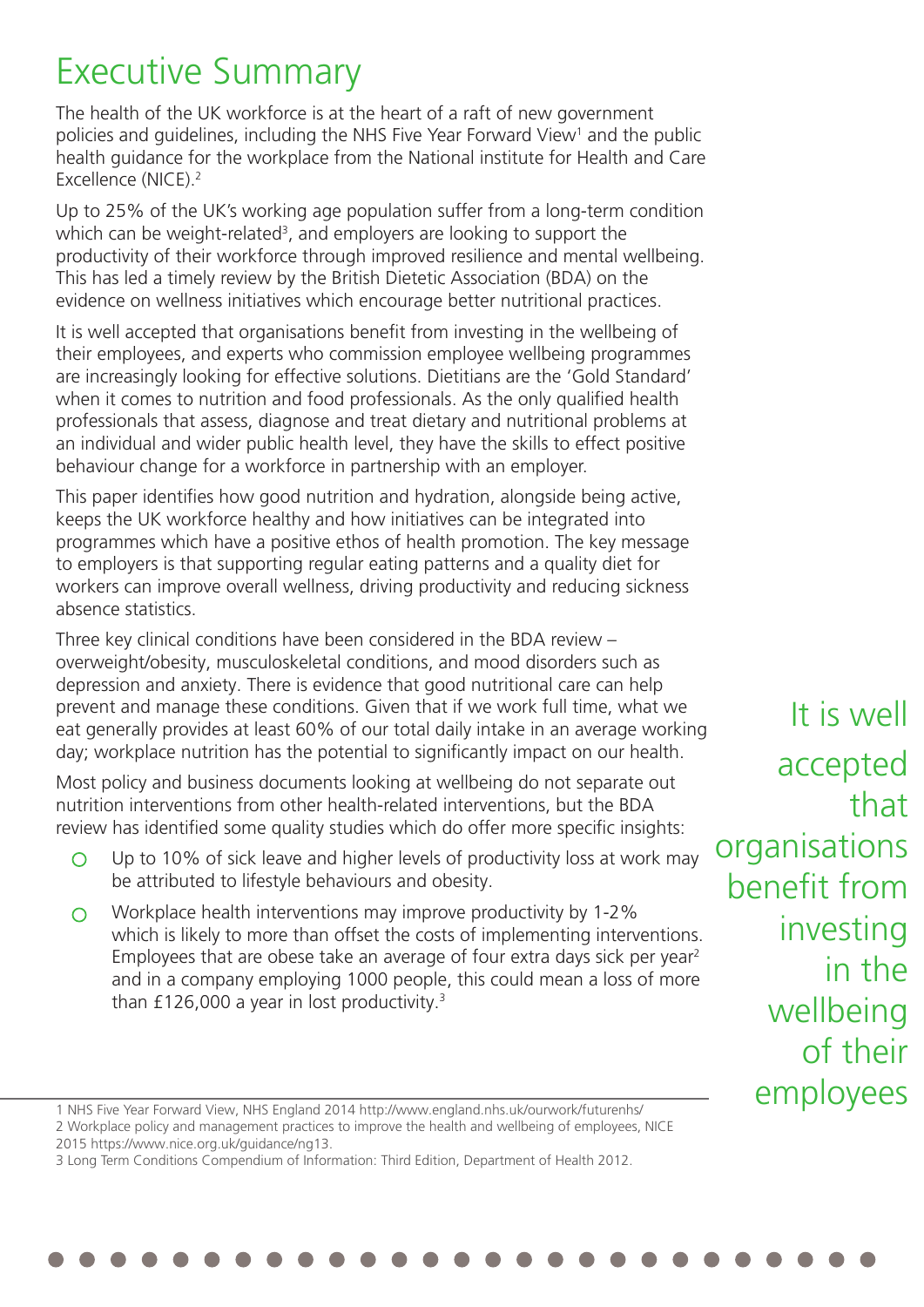- $\bigcirc$ Obesity is strongly associated with sickness absence in the workplace. Maintaining a normal weight gives the lowest risk for sickness absence and the BDA review found that weight loss, weight gain and stable obesity increased the risk for sickness absence spells of all lengths.<sup>4,5</sup>
- $\circ$ It has been speculated that presenteeism costs UK workplaces £15bn per year, compared to around £8bn for absenteeism.<sup>6</sup> Employees with musculoskeletal and other (chronic) health conditions report higher rates of absenteeism and presenteeism than workers without such conditions. Good nutritional care can improve outcomes for these workers.
- The BDA review found limited evidence in the scientific literature with  $\Omega$ regards to nutrition-related health behaviour changes and accidents, but there are indications that eating breakfast can have a positive influence.
- $\bigcirc$ There is growing evidence to suggest that good nutrition is just as important for mental health as it is for physical health and that a number of conditions, including depression, may be influenced by dietary factors.7 Assisting people to effectively manage stress will have a positive impact on the ability to control both mood and weight.

Obesity is a multi-factoral condition, influenced by environment as well as personal nutrition choices. In terms of the work setting, a recently published overview of the support for evidence-based lifestyle interventions in the workplace for weight-related outcomes<sup>8</sup> favoured multi-component interventions which focussed on both physical activity and nutrition over single dietary programmes.

The BDA review examined the evidence concerning nutrition and physical activity interventions in workplaces for controlling employee overweight and obesity. Interventions achieved improvements in employee weight (reductions of 3 pounds or 1.4 kg) and a decrease in BMI of up to 0.5 kg/m2. There was a greater reduction in body weight when the intervention also looked at the environment in the workplace (i.e. vending/canteens). While these reductions may seem small, they indicate a successful maintenance and loss in weight and BMI, rather than an increase. A reduction of only 5% body weight has positive effects on health.<sup>9</sup>

Some other notable results were:

 $\bigcap$ Adequate hydration and regular eating patterns can support staff in accurate decision-making and help prevent lower concentration levels, fatigue and anxiety.

<sup>4</sup> Roos E, Laaksonen M, Rahkonen O (2014) Weight change and sickness absence - a prospective study among middle-aged employees. Eur J Pub Health; 25 (2): 263–7.

<sup>5</sup> VanWormer JJ, Linde JA, Harnack LJ (2012) Weight change and workplace absenteeism in the Healthworks study. Obes Facts; 5 (5): 745-52.

<sup>6</sup> IIP (Investors in People) (2014) 9 tips for countering presenteeism in the workplace. Available from: http:// www.investorsinpeople.co.uk/resources/ideas/9-tips-countering-presenteeism-workplace.

<sup>7</sup> Gatineau M, Dent M (2011) Obesity and Mental Health. Oxford: National Obesity Observatory.

<sup>8</sup> Schröer S, Haupt J, Pieper C (2014) Evidence-based lifestyle interventions in the workplace—an overview. Occup Med (Lond); 64(1): 8-12.

<sup>9</sup> Blackburn G (1995) Effect of degree of weight loss in health benefits. Obesity Research 3: 211S-216S.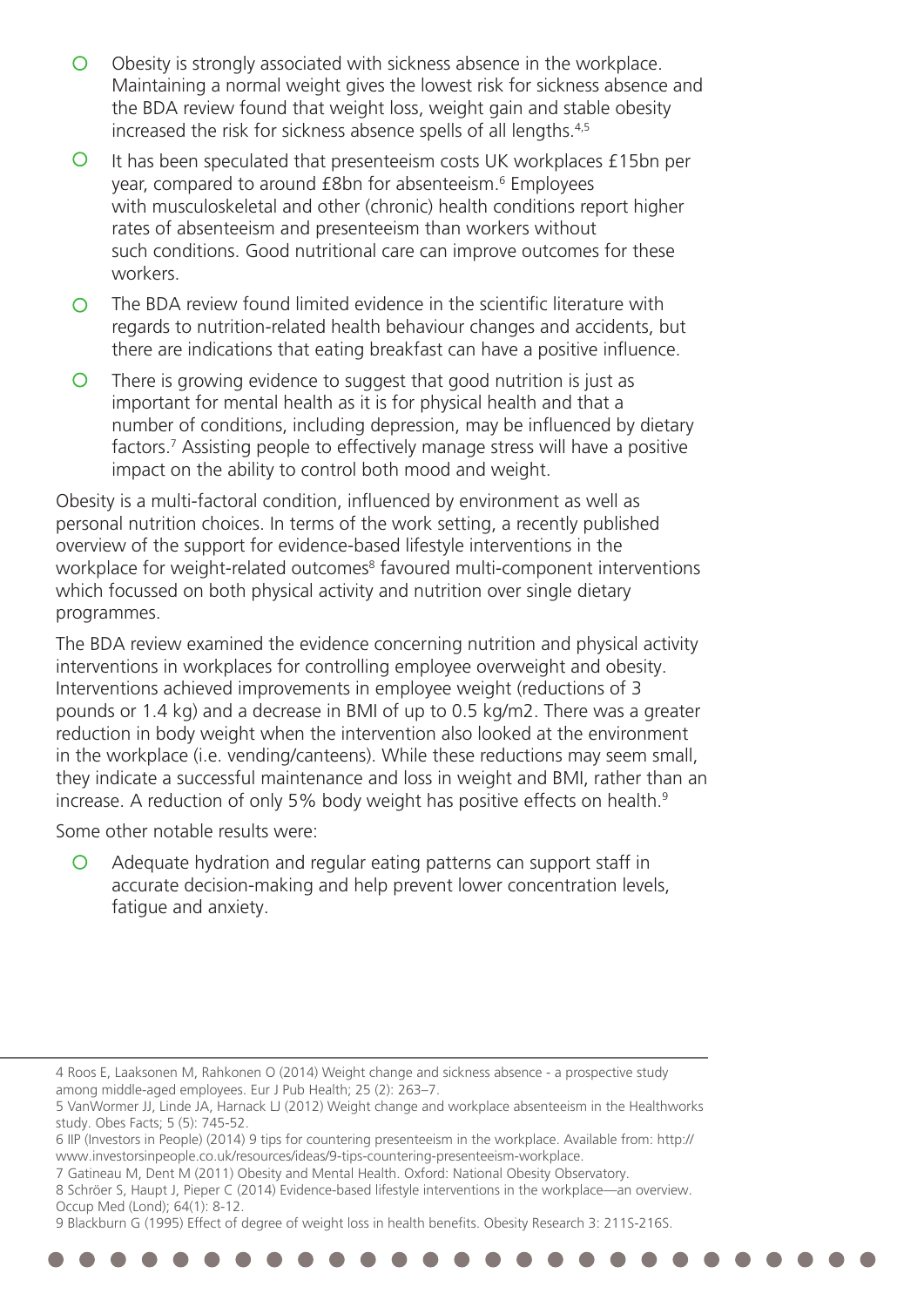- Shift workers are at increased risk of developing obesity,<sup>10</sup> metabolic  $\bigcirc$ syndrome<sup>11</sup> and type 2 diabetes.<sup>12</sup> This is in addition to a previously known association with ischaemic cardiovascular disorders.
- $\circ$ Working long hours (>8 hours per day) and regular overtime was found in one office-based study to increase the risk for developing type 2 diabetes.13 While the reasons for this increased risk were not identified, it is more common to have poorer eating habits and increased stress due to regularly working long hours.

The review also looked at the design of programmes and found that both individual counselling and group sessions are beneficial, and that behaviour change strategies in which dietitians are experts (such as motivational interviewing, cognitive behavioural therapy, nudge) are effective in a workplace setting. The studies reviewed also showed that nutrition interventions sit well alongside other wellness programmes.

The key aspects of a good nutrition intervention include:

- $\overline{O}$ employees are involved in planning and delivering the intervention (through needs assessments and/or a team approach such as staff-side champions for example)
- $\circ$ senior management are consulted on the planning of an intervention as well as being visibly committed to the intervention
- $\Omega$ multi-level approaches work best (for example group workshops alongside changes in the catering provision)
- $\circ$ electronic methods are extremely useful in delivering and supporting an intervention, but can be more effective if there is also face to face contact (for example prompts via email following a tasting session, or the provision of an electronic food and drink diary after a question and answer session on the importance of breakfast)
- $\circ$ physical activity combined with dietary approaches is more effective in weight management than as single components
- $\overline{O}$ delivery – a mixture of types of activities shows better success rates
- $\circ$ people do not like being told what to do – behaviour modification strategies are important for behaviour change.

10 Kubo T, Oyama I, Nakamura T et al (2011) Retrospective cohort study of the risk of obesity among shift workers: findings from Industry based Shift Workers Health Study, Japan. Occ Envir Med; 68(5):327-31. 11 Pietroiusti A, Neri A, Somma G et al (2010) Incidence of metabolic syndrome among night shift healthcare workers. Occup Environ Med; 67: 54-57. 12 Gan Y, Yang C, Tong X et al (2015) Shift work and diabetes mellitus: a meta-analysis of observational

studies. Occup Environ Med; 72: 72-78.

13 Nakanishi N, Nishina K, Yoshida H et al (2001) Hours of work and the risk of developing impaired glucose or type 2 diabetes mellitus in Japanese male office workers. Occup Environ Med; 58(9):569-74.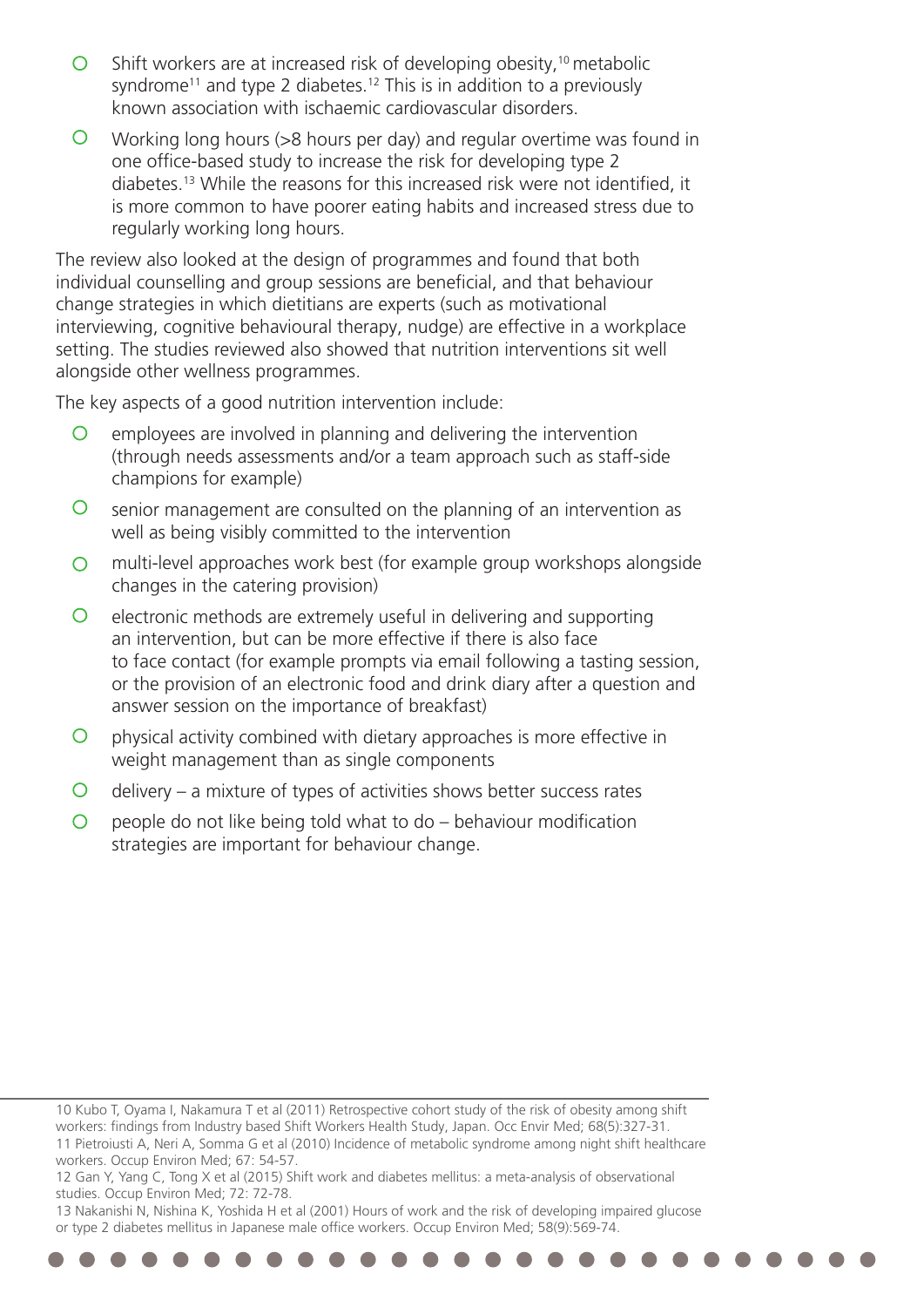The BDA is also able to make recommendations on the structural requirements for a good nutrition intervention in the workplace:

- a follow-up period is recommended to be more than one year to  $\bigcap$ accurately measure long-term impact
- $\Omega$ avoid periods of large restructure or busy periods (e.g. Christmas in retail)
- $\Omega$ workplace champions can be a useful asset with appropriate training
- $\overline{O}$ online and face-to-face elements together are beneficial
- $\overline{O}$ interventions can be as a group or individual for workers
- $\Omega$ planning is crucial: a needs assessment and employee engagement is an essential first step
- $\circ$ outcome measures should be agreed and reported on by providers.

Finally the BDA can offer advice on key barriers and enablers for successful nutrition interventions:

- $\bigcirc$ make use of existing engagement channels, in particular trade union health and safety committees or employee benefit teams
- $\circ$ take gender and culture into account
- $\overline{O}$ allow time for the wellness programme within work time
- $\Omega$ cultural – working through breaks, working long hours
- facilities no onsite canteen/eating place, outsourced canteen  $\bigcirc$
- $\overline{O}$ lack of targeting of the intervention due to poor initial needs assessment
- $\bigcirc$ communicate results to managers and staff.

## **Conclusion**

The findings can be categorised into four key themes:

- 1. Better business through positive leadership and commitment to health.
- 2. Keeping healthy people at work and increasing their productivity potential whilst there.
- 3. Working together to achieve a healthy weight for wellness.
- 4. Maintaining a healthy environment and culture within the workplace.

It is right that workers should take responsibility for their individual healthy habits, but some unhealthy practices can be influenced by the environment. Small 'nudges' can create behaviour change and improve health. When implemented by experts using a validated model, behaviour change techniques can be effectively used across organisations to reduce healthcare costs, improve productivity and reduce absenteeism. Find out more:

The BDA is offering a new BDA Work Ready Programme focussing on maintaining employees at a healthy weight which is linked to the risk reduction of a wide range of a preventable ill health issues.

Visit **www.bdaworkready.co.uk** for more information.

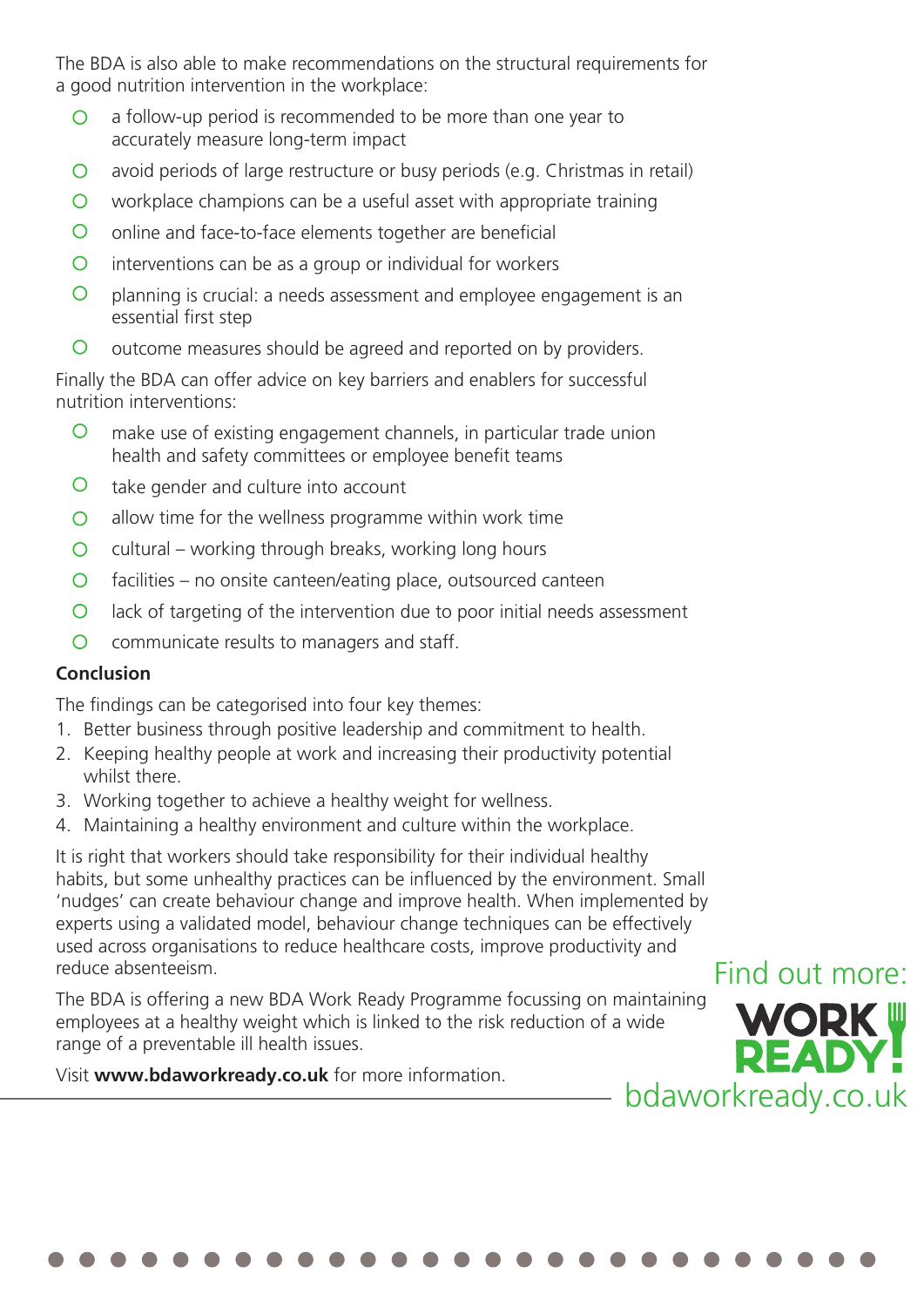**The BDA Work Ready programme offers the following services:**



We are the partners that will measure and report change, and assess progress to ensure a programme of continuous improvement. This White Paper shows that both the workforce and management need to be directly involved for any successful public health initiative in the workplace.